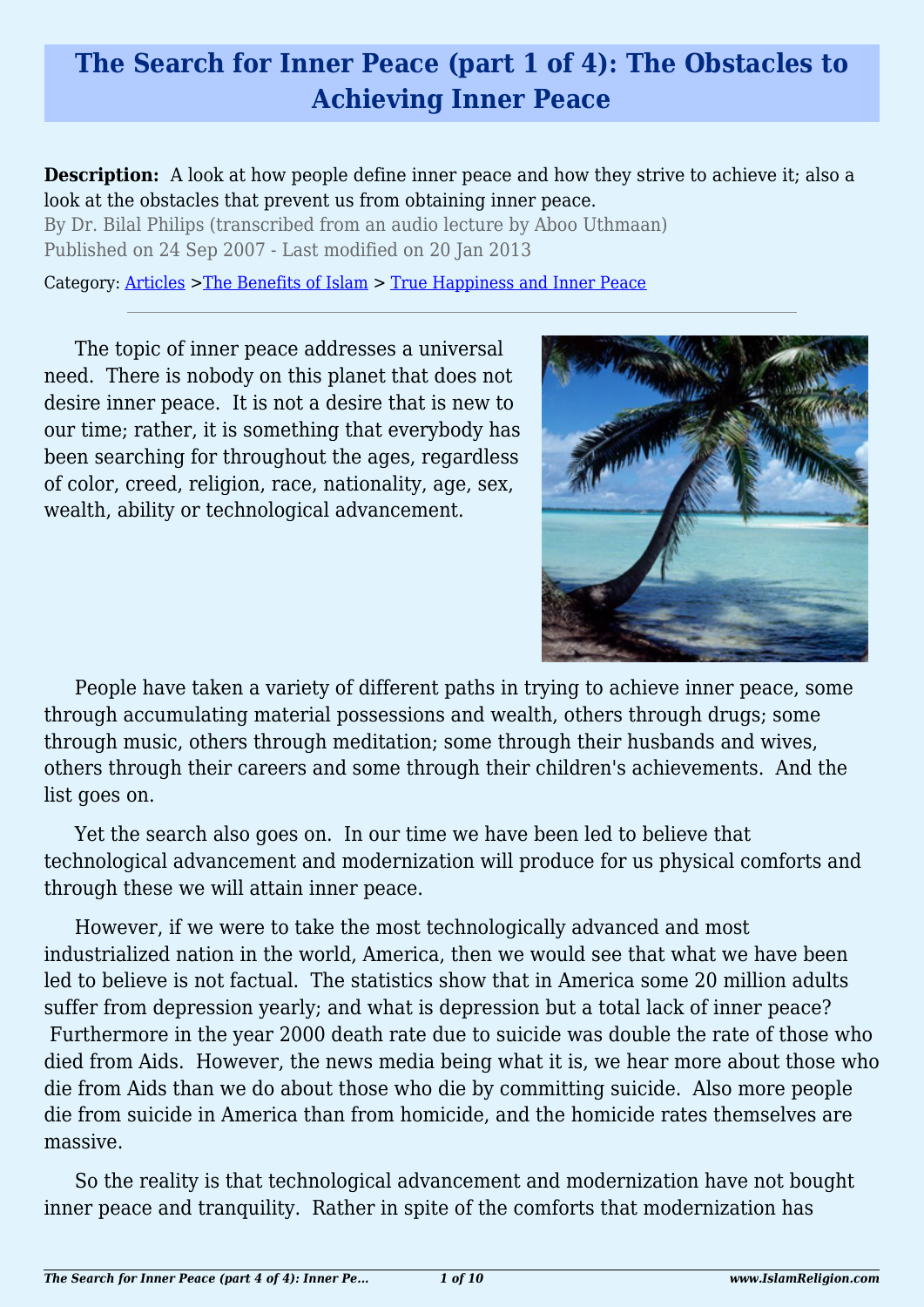brought us, we are further away from inner peace than our ancestors were.

Inner peace is for the most part of our lives very elusive; we never seem to get our hands on it.

Many of us mistake personal pleasures for inner peace; we achieve elements of pleasure from a variety of things, be it wealth, sexual relations or other than that. But these do not last, they come and go. Yes we have personal pleasures from time to time and we are pleased with various things from time to time, but this is not inner peace. True inner peace is a sense of stability and contentment which carries us through all the trials and difficulties of life.

We need to understand that peace is not something that will exist in this world around us because when we define peace according to the dictionary definition it states that peace is freedom from war or civil strife. Where do have this? There is always a war or some sort of civil unrest happening somewhere in the world. If we look at peace in terms of the state level then peace is freedom from public disorder and security, but where in the world do we have this in a complete form? If we look at peace on a social level, family and work, then peace is freedom from disagreements and arguments, but is there such a social environment that never has disagreements or arguments? In terms of location, then yes, we can have a place which is calm, peaceful and tranquil, some islands for example, but this external peace only exists for a small amount of time, sooner or later a storm or a hurricane will come.

God says:

### **"Verily, I have created man in toil (struggle)." (Quran 90:4)**

This is the nature of our lives; we are in toil and struggle, ups and downs, times of difficulties and times of ease.

It is a life full of tests as God says:

### **"And certainly, We shall test you with something of fear, hunger, loss of wealth, lives and fruits, but give glad tidings to as-Saabirin (the patient ones, etc.)." (Quran 2:155)**

To deal with our circumstances, the circumstances of toil and struggle in which we live, patience is the key.

But if we go back to the inner peace that we are looking for, then patience cannot manifest itself if we do not have that inner peace.

We are living in a world of toil and struggle, but yet within ourselves it is possible to attain inner peace, peace with the environment, with the world in which we live.

Obviously there are some obstacles which prevent us from attaining peace. So first we have to identify the obstacles in our lives which prevent us from achieving maximum inner peace and develop some kind of strategy to remove them. The obstacles will not be removed just by thinking that we need to remove them; we have to develop some steps to achieve this. So how do we go about removing these obstacles so that we can achieve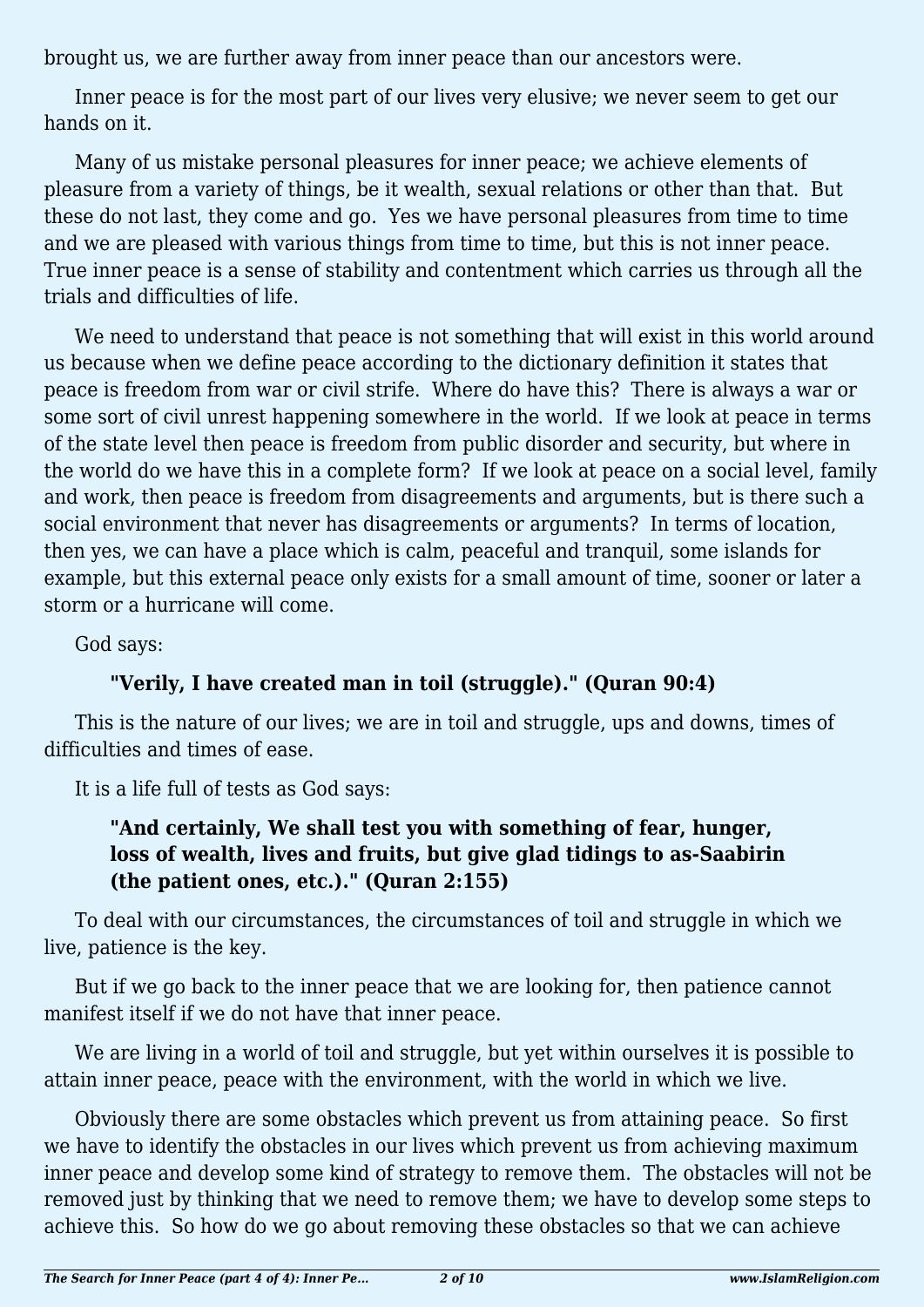what is possible of inner peace?

The first step is to identify the obstacles themselves. We have to be aware of them, because if we cannot identify them then we cannot remove them.

The second step is to accept them as obstacles within ourselves. For example anger is one of the biggest obstacles to inner peace, for example. If a person is angry, worked up and has blown a fuse, how can he or she have inner peace in that circumstance? It is not possible. So the person needs to recognize that anger is an obstacle to inner peace.

However, if a person states that, "Yes, it is an obstacle but I do not get angry", then such a person has a problem. He has not accepted that obstacle as a problem and is in a state of self denial. As such he cannot remove it.

If we look at the obstacles in life we can put them under a variety of headings: personal problems, family issues, financial dilemmas, work pressures and spiritual confusion. And there are many issues under these headings.

### **The Search for Inner Peace (part 2 of 4): Accepting Destiny**

**Description:** This second article provides real examples and stories that illustrate the importance of realizing that everyone in life faces obstacles within their control and obstacles beyond their control and that the obstacles beyond one's control should be considered as destiny from God Almighty.

By Dr. Bilal Philips (transcribed from an audio lecture by Aboo Uthmaan) Published on 24 Sep 2007 - Last modified on 04 Oct 2009

Category: [Articles](http://www.islamreligion.com/articles/) >[The Benefits of Islam](http://www.islamreligion.com/category/43/) > [True Happiness and Inner Peace](http://www.islamreligion.com/category/104/)

We have so many problems, so many obstacles that they are like illnesses. If we try to deal with them one by one we will never get through them. We need to identify them, put them in some general categories and tackle them as a group as opposed to trying to tackle each individual obstacle and problem.

To do this we have to first of all remove obstacles that are beyond our control. We have to be able to distinguish which obstacles are within our control and which ones are beyond our control. While we perceive the ones that are beyond our control as obstacles the reality is that they are not. They are the things that God has destined for us in our lives, they are not really obstacles, but we have misinterpreted them as being obstacles.

For example, in this time one might find oneself born black in a world that favors white people over black people; or born poor in a world that favors the rich over the poor, or born short, or crippled, or any other physical condition which is considered a handicap.

These are all things that were and are beyond our control. We did not choose which family to be born in to; we did not choose which body for our spirit to be blown into, this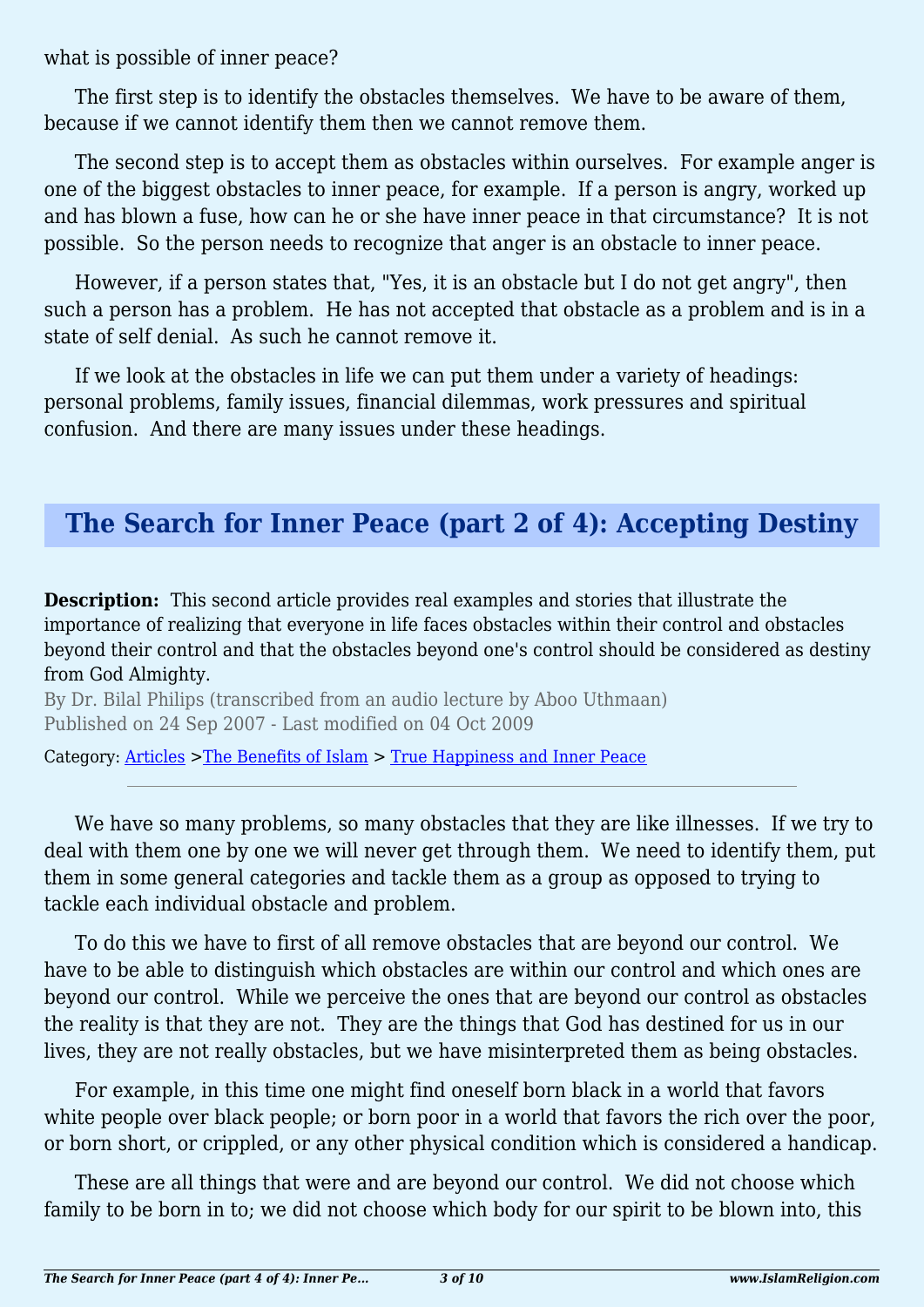is not our choice. So whatever we find of these kinds of obstacles then we just have to be patient with them and realize that, in fact, they are not really obstacles. God told us:

### **"...and it may be that you dislike a thing which is good for you and that you like a thing which is bad for you. God knows but you do not know." (Quran 2:216)**

So the obstacles that are beyond our control, we may dislike them and we may want to change them, and some actually people spend a lot of money trying to change them. Michael Jackson is a classic example. He was born black in a world that favors white people, so he spent a lot of money trying to change himself but he only ended up making a mess of things.

Inner peace can only be achieved if the obstacles that are beyond our control are accepted by us patiently as part of God's destiny.

Know that whatever happens which we had or have no control over, then God has put in it some good, whether or not we are able to grasp what is good in it; the good is still there. So we accept it!

There was an article in a newspaper which had a photograph of a smiling Egyptian man. He had a smile on his face from ear to ear with his hands stretched out and both thumbs sticking up; his father was kissing him on one cheek and his sister on the other cheek.

Underneath the photograph it had a caption. He was supposed to have been on a Gulf Air flight the day before, Cairo to Bahrain. He had dashed down to the airport to catch the flight and when he got there he had one stamp missing on his Passport (In Cairo you have to have many stamps on your documents. You get a person to stamp this and sign that and that person to stamp that and sign this) but there he was at the airport with one stamp missing. As he was a teacher in Bahrain and this flight was the last one back to Bahrain which would enable him to report back on time, missing it meant that he would have lost his job. So he nagged them to let him on the flight. He became frantic, started crying and screaming and going berserk, but he could not get on the plane. It took off without him. He went (to his home in Cairo) distraught, thinking that he was finished and that his career was over. His family comforted him and told him not to worry about it. The next day, he heard the news that the plane he was meant to be on crashed and everybody on board died. And then there he was, ecstatic that he did not make the flight, but the day before it, was as if it was the end of his life, a tragedy that he did not get on the flight.

These are signs, and such signs can be found in the story of Mosa and Khidr (which best we read every Jumu'ah, i.e. Chapter al-Kahf of the Holy Quran). When Khidr made a hole in the boat of the people who were kind enough to take him and Mosa across the river, Mosa asked why he (Khidr) did that.

When the owners of the boat saw the hole in the boat they wondered who did it and thought that it was a nasty thing to have done. A short while later the king came down to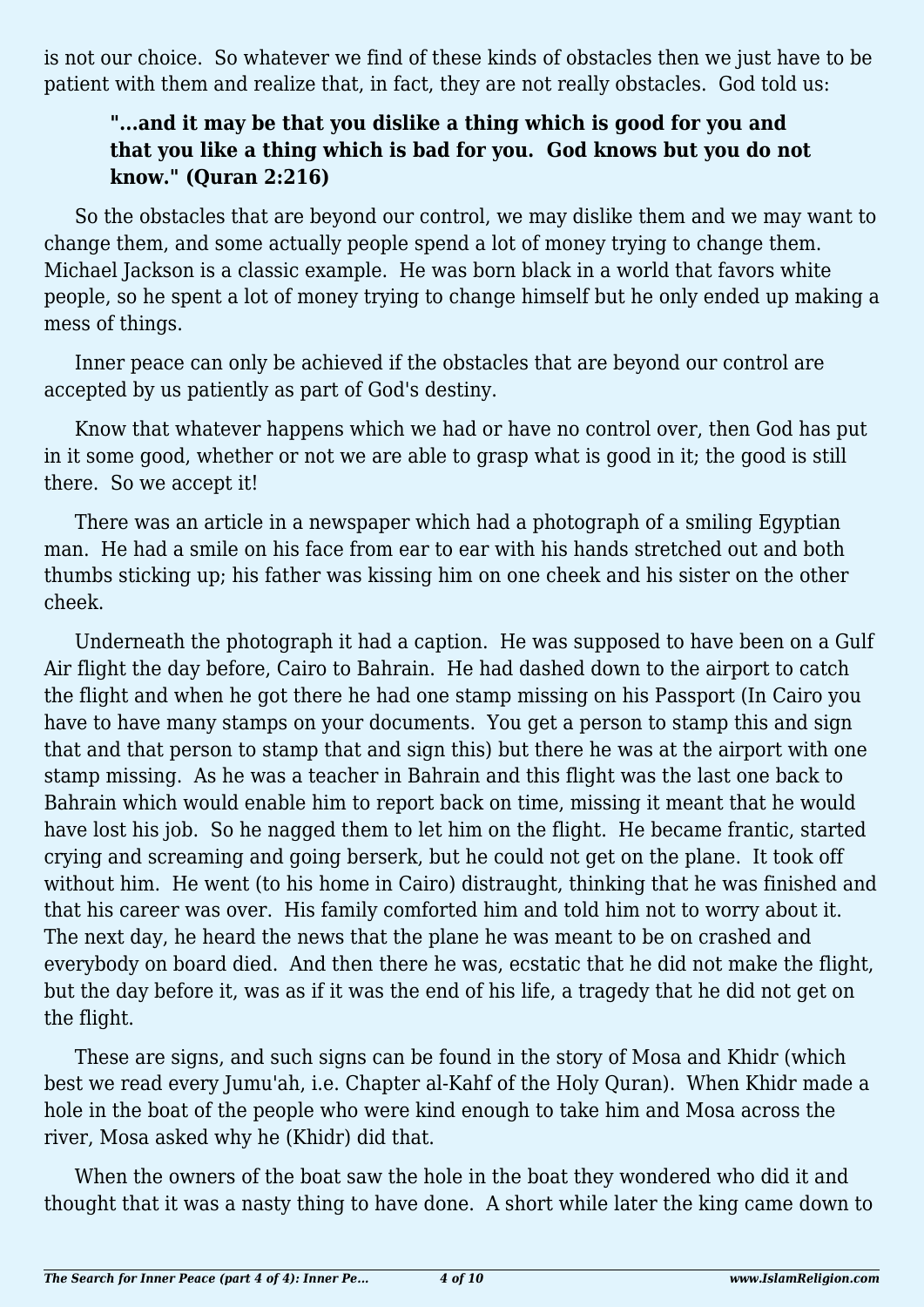the river and forcefully took away for himself all the boats except the one with a hole in it. So the owners of the boat praised God due to the fact that there was a hole in their boat[.\[1\]](#page-4-0)

<span id="page-4-2"></span>There are other obstacles or rather things which are perceived as obstacles in our life. These are things in which we cannot figure out what is beyond them. A thing happens and we do not know why, we do not have an explanation for it. For some people this drives them into disbelief. If one listens to an atheist, he has no inner peace and has rejected God. Why did that person become an atheist? It is abnormal to disbelieve in God, whereas it is normal for us to believe in God because God created us with a natural inclination to believe in Him.

#### God says:

**"So set you (O Muhammad) your face towards the religion of pure Islamic Monotheism Hanifa (worship none but God Alone) God's Fitrah (i.e. God's Islamic Monotheism), with which He has created mankind. No change let there be in Khalq¬illah (i.e. the Religion of God Islamic Monotheism), that is the straight religion, but most of men know not." (Quran 30:30)[\[2\]](#page-4-1)**

<span id="page-4-3"></span>The Prophet Muhammad, may the mercy and blessings of God be upon him, said:

"Every child is born with a pure nature (as a Muslim with a natural inclination to believe on God)..." (*Saheeh Al-Bukhari, Saheeh Muslim*)

This is the nature of human beings, but a person who becomes an atheist without having been taught it from childhood usually does so because of a tragedy. If a tragedy happens in their life they have no explanations as to why it happened.

For example, a person who became an atheist may say that he/she had a wonderful auntie; she was a very good person and everybody loved her, but one day whilst she was out crossing the road a car came out of nowhere and hit her and she died. Why did this happen to her of all people? Why? No explanations! Or a person (who became an atheist) may have had a child who died and say why did this happen to my child? Why? No explanations! As a result of such tragedies they then think that there can not possibly be a God.

#### <span id="page-4-0"></span>Endnotes:

[\[1\]](#page-4-2) The king was an oppressor and was known for seizing every good boat by force, but the people who owned the boat were poor people and it was their only means of benefit so Khidr wanted the boat to appear to be faulty so that the king did not seize it in order for the poor people to carry on benefiting from it.

<span id="page-4-1"></span>[\[2\]](#page-4-3) This verse was added to the transcription by the transcribers.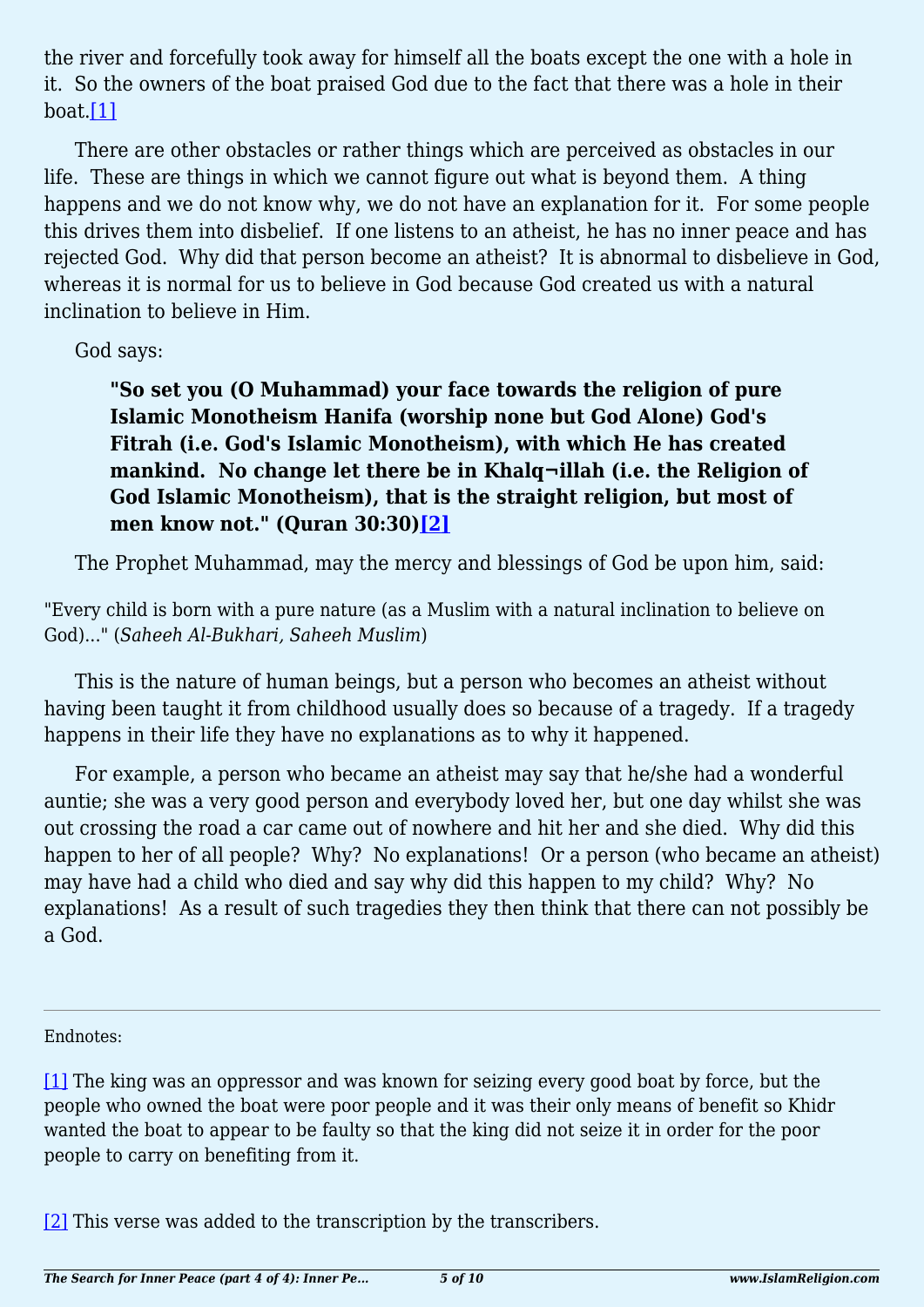# **The Search for Inner Peace (part 3 of 4): Patience and Goals in Life**

**Description:** In this turbulent world, patience and not making this life one's ultimate goal are valuable solutions to solving obstacles that are within our control.

By Dr. Bilal Philips (transcribed from an audio lecture by Aboo Uthmaan) Published on 01 Oct 2007 - Last modified on 04 Oct 2009

Category: [Articles](http://www.islamreligion.com/articles/) >[The Benefits of Islam](http://www.islamreligion.com/category/43/) > [True Happiness and Inner Peace](http://www.islamreligion.com/category/104/)

Going back to the story of Moses and Khidr, after they crossed the river they came across a child, and Khidr intentionally killed that child. Moses asked Khidr how he could possibly do such a thing? The child was innocent and Khidr simply killed him! Khidr told Moses that the child had righteous parents and if the child had grown up (God knew that) he would have become such a terror for his parents that he would have driven them into disbelief, so God ordered the death of the child.



Of course the parents grieved when they found their child dead. However, God replaced their child with one who was righteous and better for them. This child honored them and was good to and for them, but the parents would always have a hole in their heart due to losing their first child, right until the Day of Judgment when they will stand before God, and He will reveal to them the reason why He took the soul of their first child and then they will then understand and praise God.

So this is the nature of our lives. There are things, things which are apparently negative, things which happen in our lives which seem to be obstacles to inner peace because we do not understand them or why they happened to us, but we have to put them aside.

They are from God and we have to believe that ultimately there is good behind them, whether we can see it or not. Then we move on to those things that we can change. First we identify them, then we move to the second major step and that is removing the obstacles by developing solutions for them. To remove the obstacles we have to focus mostly on self-change and this is because God says:

### **"Verily! God will not change the good condition of a people as long as they do not change their state of good within themselves..." (Quran 13:11)**

This is an area which we have control over. We can even develop patience, although the common idea is that some people are just born patient.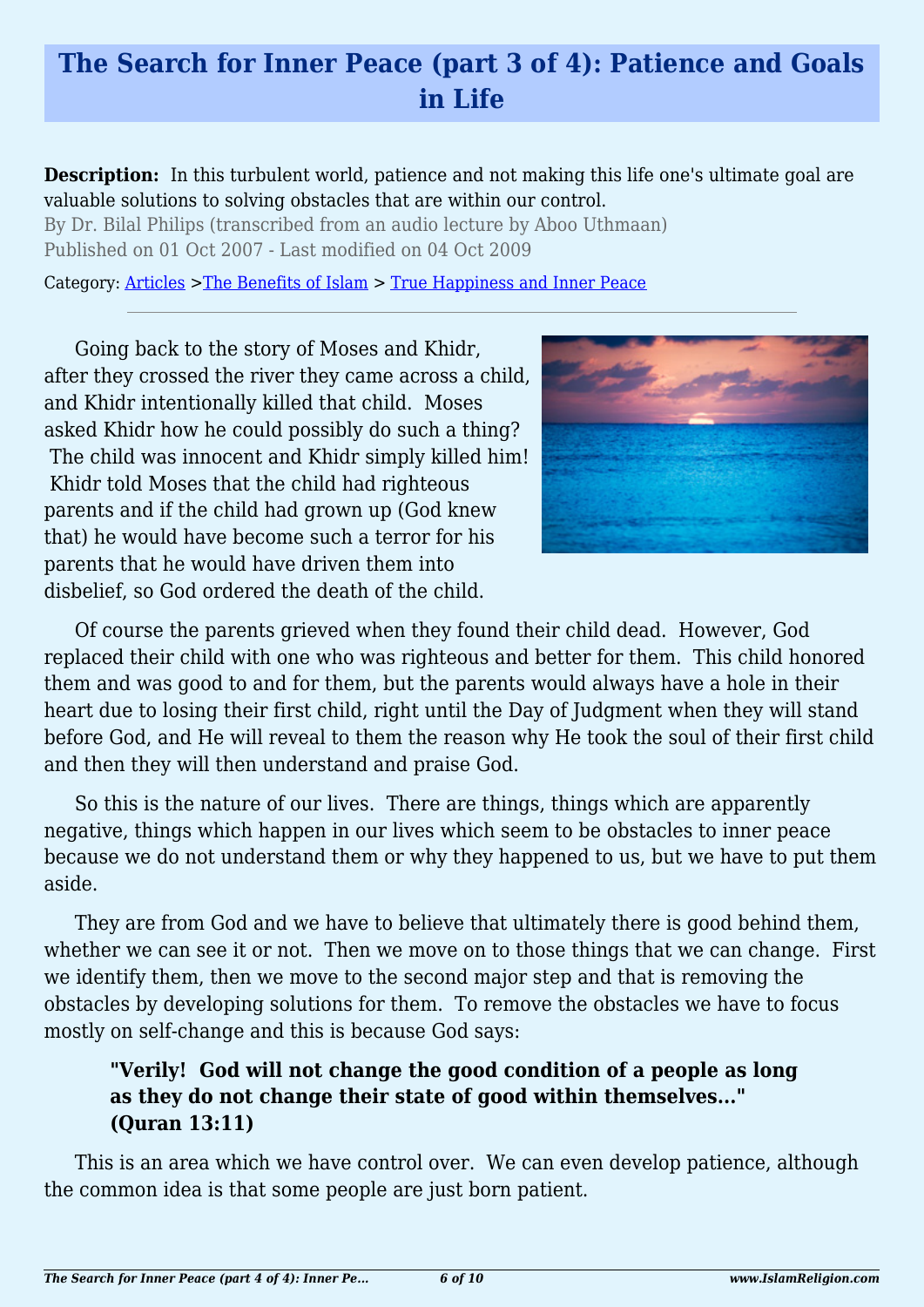A man came to the Prophet, may the mercy and blessings of God be upon himraise his name, and asked what he needed to do to get to Paradise, so the Prophet told him: "Do not get angry." ( *Saheeh Al-Bukhari*)

The man was an individual who would get angry quickly, so the Prophet told the man that he needed to do change his angry nature. So changing oneself and one's character is something achievable.

The Prophet also said: "Whoever pretends to be patient (with a desire to be patient) God will give him patience."

This is recorded in *Saheeh Al-Bukhari.* This means that although some people are born patient the rest of us can learn to be patient.

Interestingly in Western psychiatry and psychology they used to tell us to get it off our chest, don't hold it in because if we did we would explode, so better to let it all out.

Later on they discovered that when people let it all out small blood vessels would burst in their brain because they were so angry. They found that it was actually dangerous and potentially damaging to let it all out. So now they say it is better not to let it all out.

The Prophet told us to try to be patient, so externally we should give that façade of being patient even when internally we are boiling. And we do not try to be patient externally in order to deceive people; rather, we do so in order to develop patience. If we are consistent in this then the external image of patience also becomes internal and as a result complete patience is achieved and is achievable as mentioned in the Hadeeth quoted above.

Among the methods is to look at how the material elements of our lives play a major part with regards to patience and us achieving it.

The Prophet gave us advice on how to deal with these elements by saying:

"Do not look to those above you who are more fortunate, instead, look to those below you or less fortunate..."

This is because no matter what our situation is, there are always those who are worse off than us. This should be our general strategy with regards to the material life. Nowadays the material life is a huge part of our life, we seem to be obsessed with it; gaining all we can in this world seems to be the main point that most of us focus our energies towards. So if one must do this then they should not let it affect their inner peace.

While dealing with the material world we should not keep focusing on those who are better off than us otherwise we will never be satisfied with what we have. The Prophet said:

"If you give the son of Adam a valley of gold he would want another one." (*Saheeh Muslim*)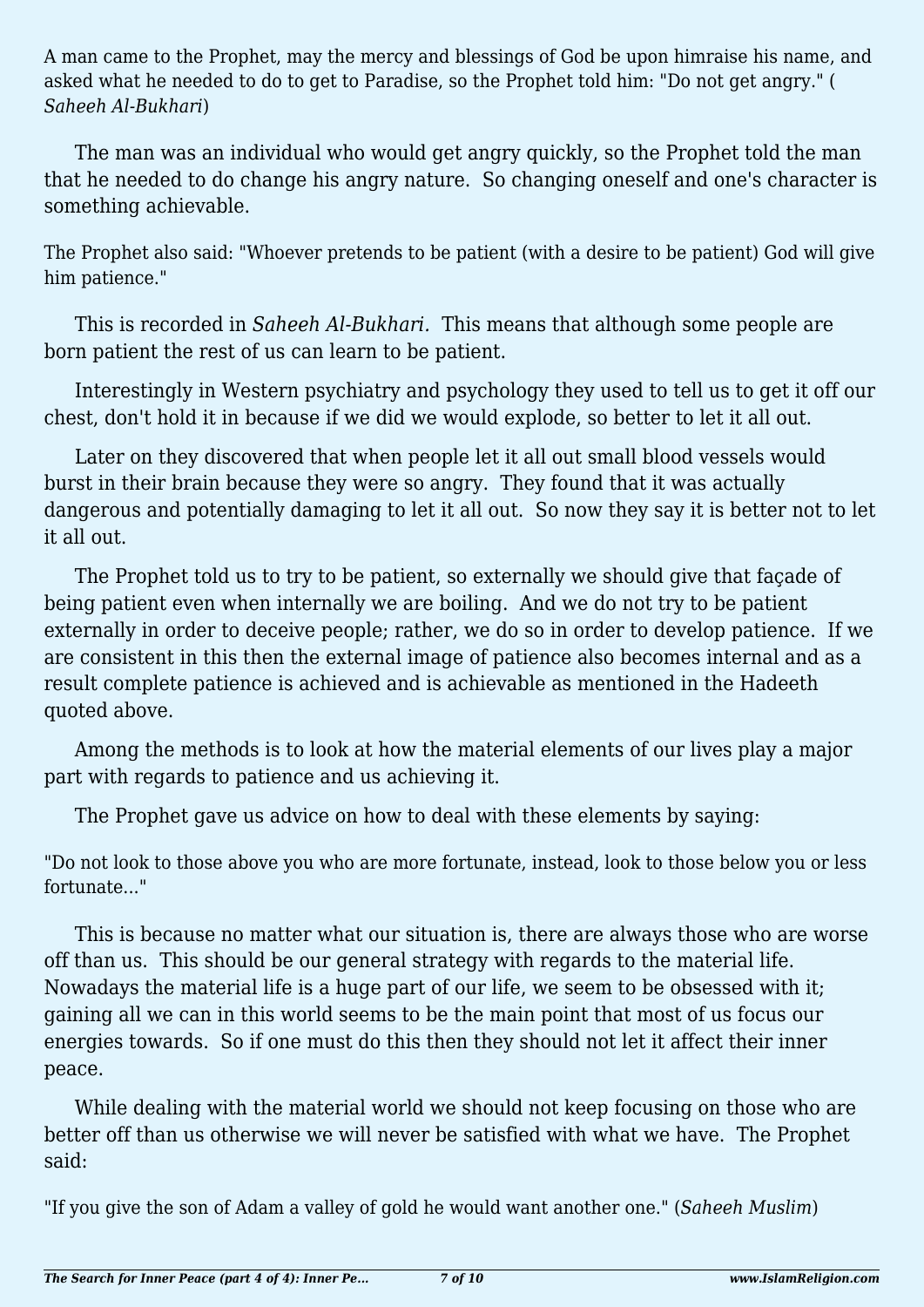The saying is that the grass is always greener on the other side; and the more a person has the more a person wants. We cannot achieve satisfaction in the material world if we are chasing after it in such a way; rather, we should look to those who are less fortunate, this way we will remember the gifts, benefits and mercy that God has bestowed upon us with regards to our own wealth, no matter how little it may seem.

<span id="page-7-1"></span>There is another saying of the Prophet Muhammad which helps us in the realm of the material world to put our affairs in their proper perspective, and is a Prophetic example of Steven Covey'[s\[1\]](#page-7-0) principle of "first things first". The Prophet stated this principle over 1400 years ago and laid this principle down for the believers by saying:

"Whoever makes this world his goal God will confuse his affairs and place poverty before his eyes and he will be able to attain nothing from this world except for what God has already written for him..." (*Ibn Maajah, Ibn Hibbaan*)

So a person's affairs will not come together for him, he will be all over the place, like a chicken with its head cut off, running wild; if he makes this world his goal. God will place poverty before his eyes and no matter how much money he has he will feel poor. Every time someone is nice to him or smiles at him he feels that they are only doing so because they want his money, he can't trust anyone and is not happy.

When the stock market crashes you read about some of those who invested in it committing suicide. A person may have had 8 million and lost 5 million with 3 million left after the market crashed, but losing that 5 million seems to him to be the end. He sees no point in living after that, as God has put poverty between his eyes.

<span id="page-7-0"></span>Endnotes:

[\[1\]](#page-7-1) Stephen Covey is an internationally respected leadership authority and founder of Covey Leadership Centre. He received his M.B

## **The Search for Inner Peace (part 4 of 4): Inner Peace is reached by submitting to God**

**Description:** True inner peace is found by submitting to God Almighty, living this life for Him, remembering Him and by making the Hereafter more of a priority than this life.

By Dr. Bilal Philips (transcribed from an audio lecture by Aboo Uthmaan) Published on 01 Oct 2007 - Last modified on 25 Dec 2007

Category: [Articles](http://www.islamreligion.com/articles/) >[The Benefits of Islam](http://www.islamreligion.com/category/43/) > [True Happiness and Inner Peace](http://www.islamreligion.com/category/104/)

We have to keep in mind that people will not get from this world except what God has already written for them, this is the bottom line. After all that running around, staying up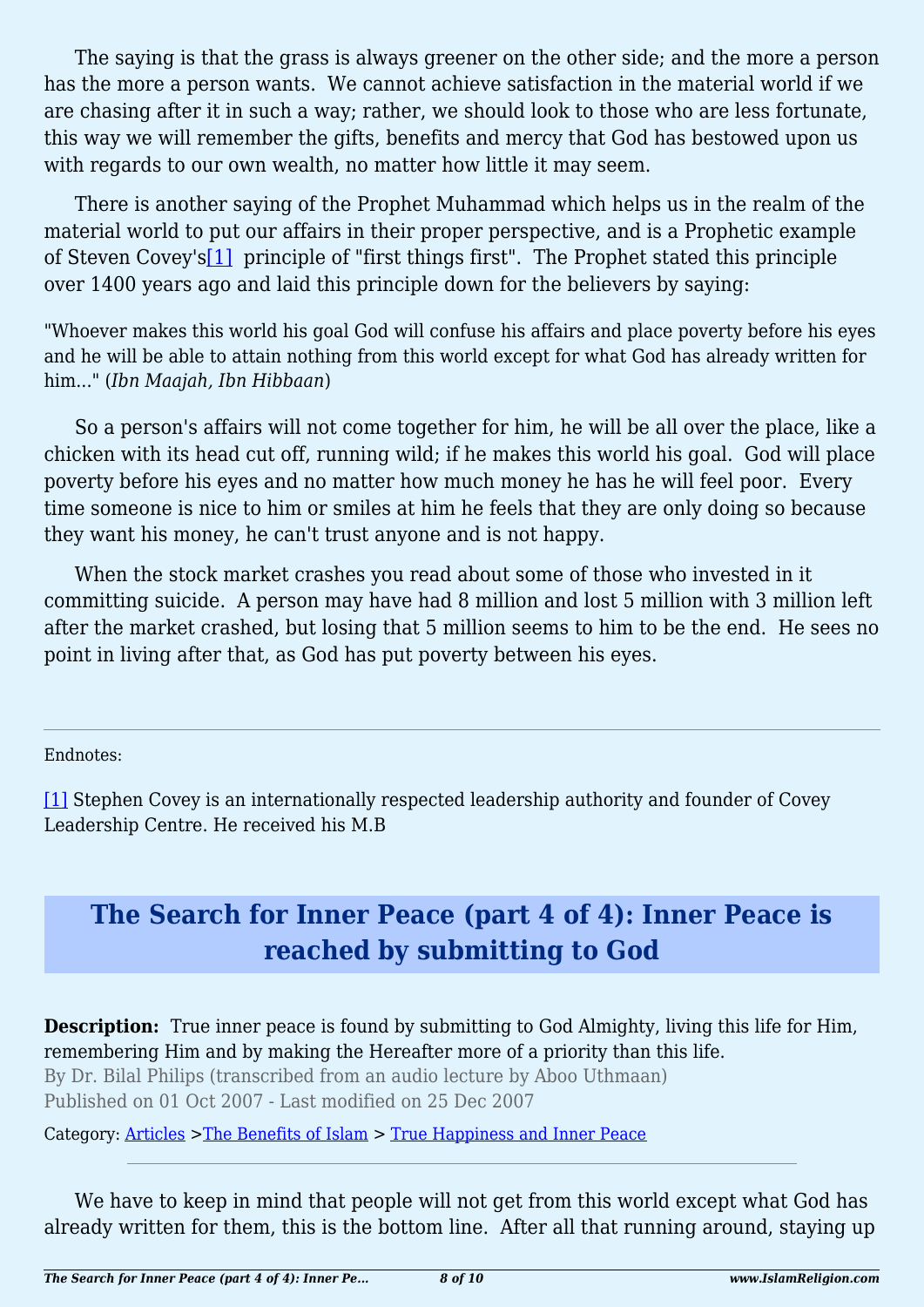late at night, being a workaholic a person will only get that which God has already destined for him or her. The Prophet, may God raise his name, said:

"Whoever sets the Hereafter as his goal, God gathers his affairs for him, gives him richness of (faith in) the heart and the world will come to him grudgingly and submissively." (*Ibn Maajah, Ibn Hibbaan*)

Such a person attains richness of the heart. Richness is not about having a lot of wealth, but richness is having wealth of the heart, and what is wealth of the heart? It is contentment, and this is where the peace comes from, when a person submits themselves to God, and this is Islam.

The inner peace is accepting Islam in our hearts and living by the principles of Islam. So God will put richness in a person's heart and this world will come to him submissively, on its knees and humbled. Such a person will not have to chase it.

This is the Promise of the Prophet if a person puts "first things first", and that is the Hereafter. If it is Paradise that we want then that should be manifest in our lives, it should be the point of our focus, what we keep putting in the forefront.

So how do we know when the Hereafter is our focus? If we sit down with a person and all we talk about are the latest cars, expensive houses, traveling and holidays and money, if the majority of our conversations is about material things or it is gossip, talking about this person and that person then it means that the Hereafter is not our focus. If the Hereafter was our focus then it would be reflected in our conversation. This is a very basic level in which we can judge ourselves, so we should stop and ask ourselves, "What do we spend most of our time talking about"?

If we find that our priority is this world, then we need to re-focus, we need to put "first things first", meaning the Hereafter before the life of this world, and if we do this we can achieve inner peace, and God informed us of this in the Quran, a precise step to take in order to attain inner peace, and God says:

### **"Verily, in the remembrance of God do hearts find rest." (Quran 13:28)**

So it is only by the remembrance of God that hearts find rest. This is the inner peace. The remembrance of God is in everything we do as Muslims. Islam is living a life remembering God, and God says:

### **"Perform the prayer for My remembrance..." (Quran 20:14)**

Everything that we do (in Islam) involves the remembrance of God as Muslims. God says:

### **"Say: 'Indeed, my prayer, my sacrifice, my living and dying are for God, Lord of all the worlds.'" (Quran 6:162)**

So here is the way to achieve inner peace, to remember God in all aspects of our lives.

This remembrance (*dhikr*) is not as some people think i.e. to sit in the corner of a dark